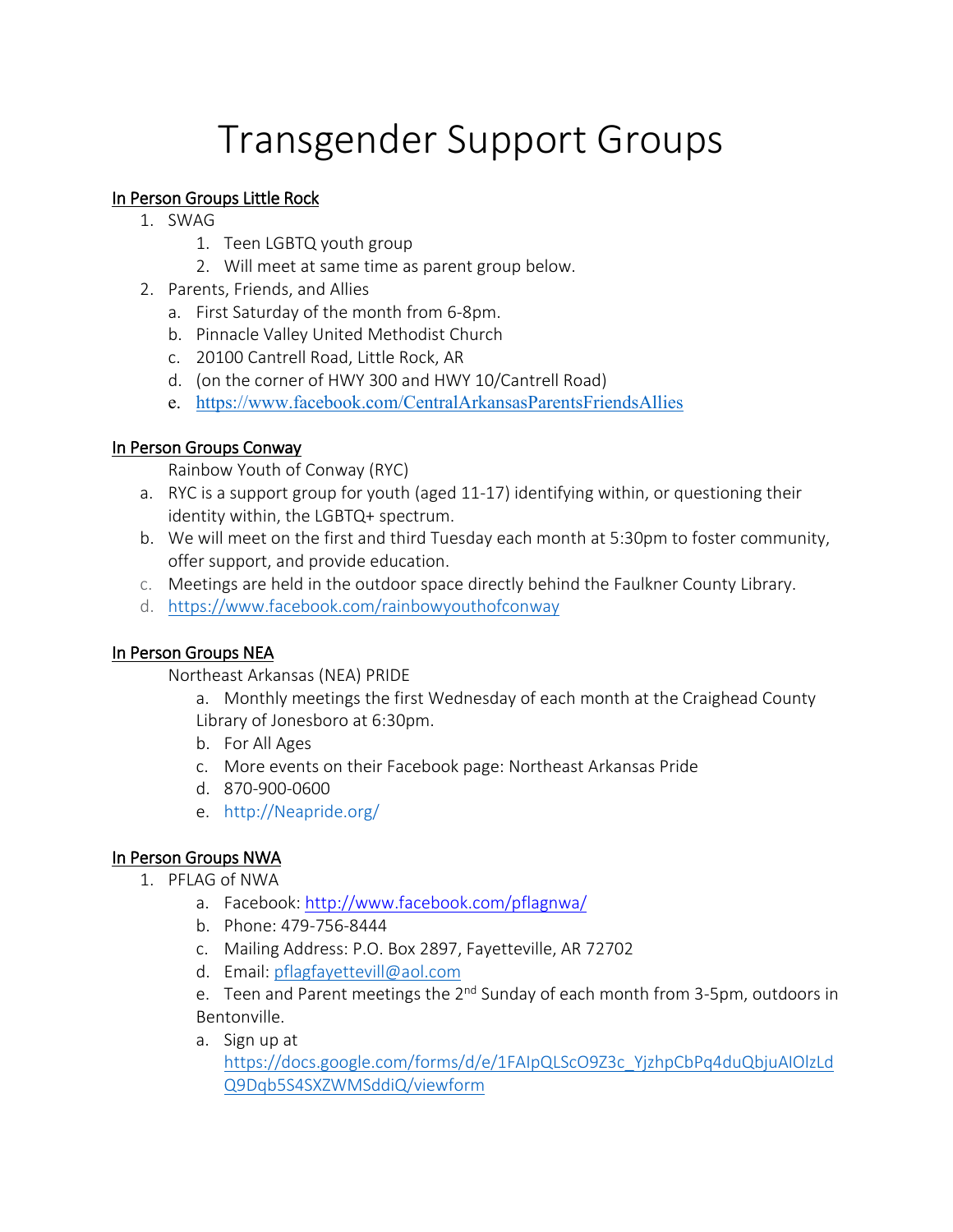- b. After signing up, you will get info on location. Parent meeting will happen at the same time.
- c. Peer group is under 18, and 18 y/o in high School.
- 2. Transgender Support Group @ The Red River Equality Center in Fort Smith

a. Our Transgender Support Group is dedicated to those in our community who are transgendered and are looking to discuss their situation in the context of a group of friendly, like-minded people.

b. This Support Group is open only to those who identify as transgendered and their immediate families. The group is open to those ages 18 and up (minors 13-18 may attend with an accompanying adult).

- c. A Calendar of events can be found at [http://rvecark.org/upcomingevents.](http://rvecark.org/upcomingevents)
- d. Monthly meetings Board Room at Fort Smith Public Library
- e. Email : [rivervalleyequalitycenter@gmail.com](mailto:rivervalleyequalitycenter@gmail.com)
- f. Call : (479) 274-0825
- 3. Reconcile Arkansas
	- a. Reconcile Arkansas builds community power for transformation through mutual aid, popular education, and solidarity practices that centers Arkansas' most vulnerable community members: queer and transgender people.
	- b. Phone: (479) 283-7568,
	- c. Email: [contact@reconcilearkansas.org,](mailto:contact@reconcilearkansas.org)
	- d. [Reconcile Arkansas | Facebook](https://www.facebook.com/reconcilearkansas/)

### Facebook Groups:

- 1. AC Gender Spectrum Clinic Parent Support Group (search on FB and send a request to ioin)
- 2. AC Gender Spectrum Clinic Transmale/NB Support Group (search on FB and send a request to join)
- 3. AC Gender Spectrum Clinic Transfemale/NB Support Group (search on FB and send a request to join)
- 4. Parents Supporting Parents of Trans Children- answer question for this private group
- 5. ARTEC (Arkansas Transgender Equality Coalition)
- 6. TransGuys of Arkansas Private Request Only Send e-mail to [Pnoland13@gmail.com](mailto:Pnoland13@gmail.com)
- 7. TransWomen of AR Private Request Only Send e-mail to [megan@artranscoalition.org](mailto:megan@artranscoalition.org)
- 8. Significant Others of Transguys in AR Private Request Only Send e-mail to [Armilligan22@gmail.com](mailto:Armilligan22@gmail.com)
- 9. NWA Transgender AR Private Request Only Send e-mail to [jamie@nwatrans.org](mailto:jamie@nwatrans.org)
- 10. Non-Binary Is My Natural State Support Group Private Request Only Send e-mail to [adanelifox@gmail.com](mailto:adanelifox@gmail.com)
- 11. Transgender Equality Network